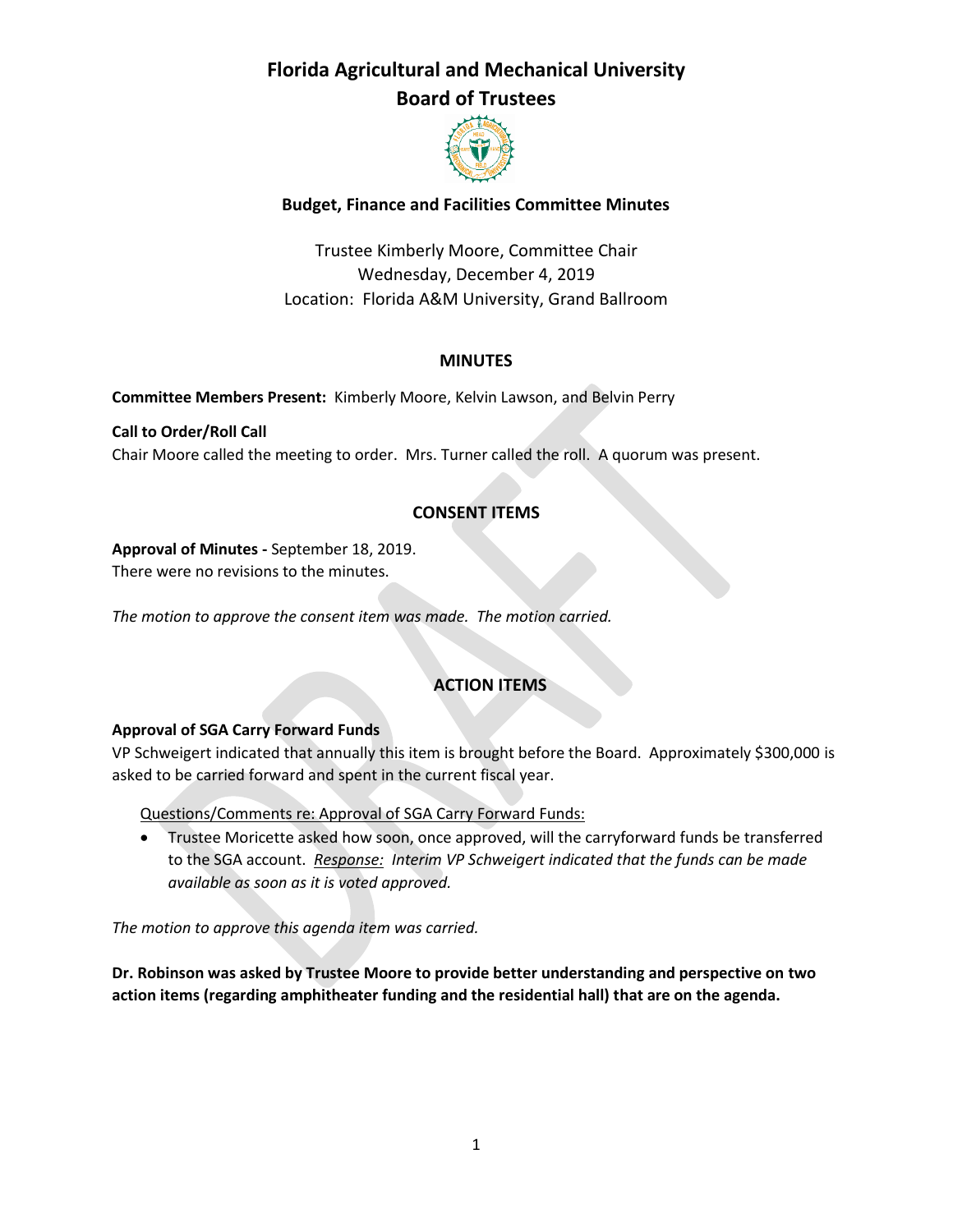

#### **Budget, Finance and Facilities Committee Minutes**

#### **Approval of the Amphitheater Funding**

Interim VP Schweigert requested spending up to \$1,720,000 that will come out of repair and renovation funds, not reserves. He referenced presentation slide number 7 that identified the Demolition of the Pentaplex and the Amphitheater Project costs.

Questions/Comments re: Approval of the Amphitheater Funding:

- Trustee Moricette wanted assurance that issues with overruns or additional funding needs for projects do not reoccur. Trustee Moore added that we need to better handle those factors that we can actually control.
- President Robinson indicated that there will be approximately 118 parking spaces that are included in the Amphitheater project.
- Trustee Lawson discussed the importance of the project for student life and that it ties into our strategic plan. He requested additional oversight which is included as contingencies for the approval of the amphitheater.

*A motion was made to approve the Amphitheater Funding with the contingency that formal monthly reports would be submitted to the Board that include, but are not limited to lists of planned expenses, expenses to date, risks to timely completion of deliverables, and plans to deal with those risks. The motion to approve this agenda item with the stated contingency was carried.*

#### **Approval of Additional Capital to Complete the 700-Bed Residence Hall**

Interim VP Schweigert indicated that additional capital is being requested based on the "hard" bids that have been submitted. Bids have come in that have exceeded estimates. He reminded that the project site costs comprised a Central Energy Plant, IT costs for the residence hall and dining, the exterior dining hub and interior dining hub.

Questions/Comments re: Approval of Additional Capital to Complete the 700-Bed Residence Hall:

- Trustee Washington asked from where the additional \$7M in funding would come? *Response: Interim VP Schweigert referenced page 12 of the committee materials packet that indicated funding would come from the Housing Reserves, Auxiliary Parking and Dining Reserves and Title III Reserves for the additional \$7M.*
- Trustee Washington asked what would be the status of the reserves after removing the funds? Are there minimum balances that need to be kept for the reserves? *Response: Interim Vice President Schweigert indicated that he had no concerns about the reserves being reduced to a dangerous level.*
- Trustee Washington suggested that for future projects that additional dollars beyond what may be the estimated project costs are set aside in reserves to cover possible budget overruns. Also, she suggested more diligence in proper budgeting and cost estimations of projects.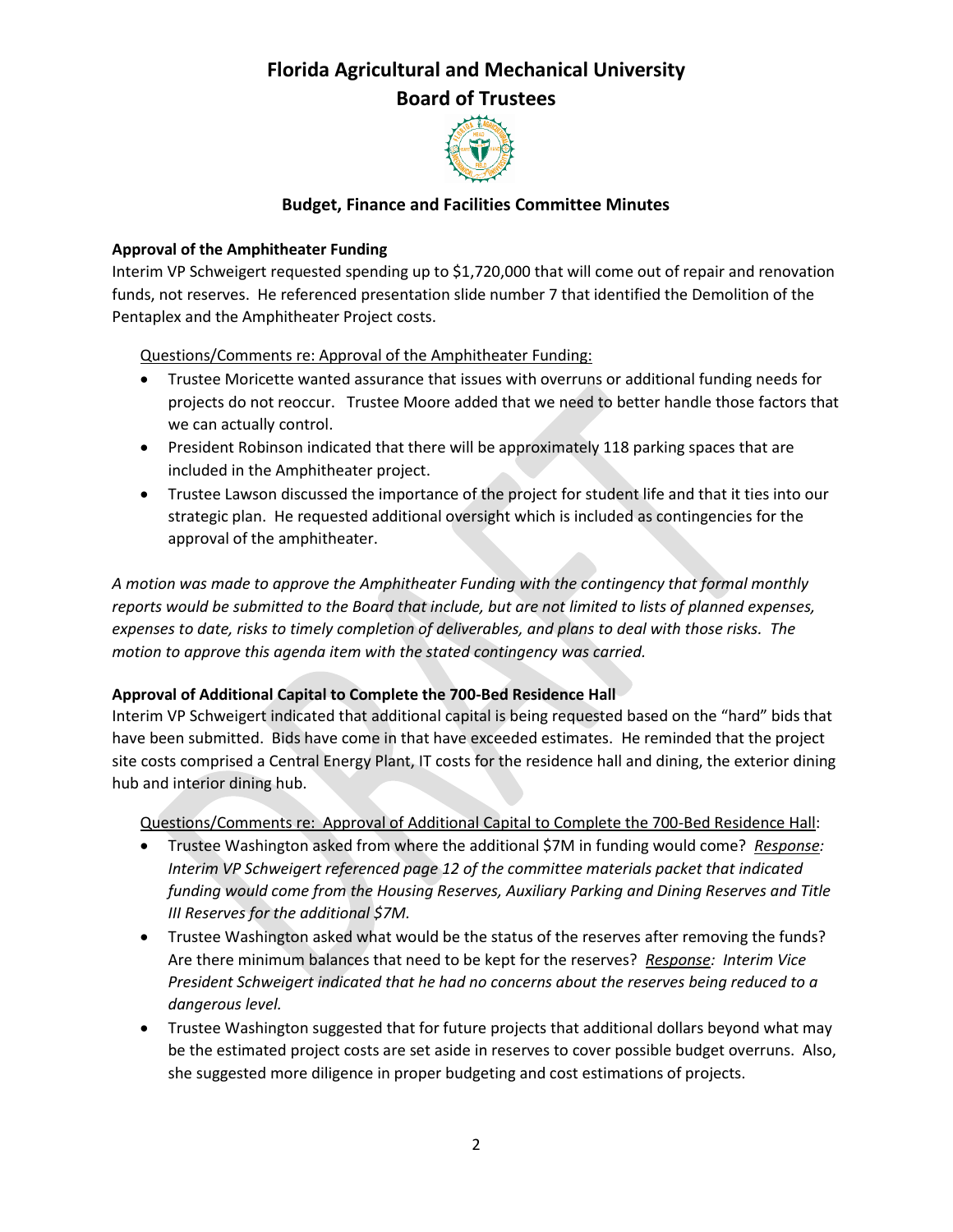

#### **Budget, Finance and Facilities Committee Minutes**

- An item identified for follow-up action was for President Robinson to address in an upcoming meeting the following: plan to restore reserves, contingency planning for construction projects and an oversight model.
- Trustee Perry indicated concerns about overruns and questioned whether or not there are mechanisms that can be put in place to avoid them for future projects. He indicated the need to make sure that contracts are iron-clad and that we have better control. He shared his concern that someone could be under-estimating the costs of projects knowing that they can come back to request additional funds.
- Trustee Lawson suggested that moving forward monthly reviews of project status is requested.
- Trustee Harper asked if there are penalties for going over budget or incentives for staying within budget. Trustee Woody asked whether the penalties are being enforced. *Response: Attorney David Self stated that there are penalties for cost overruns. Each specific line-item would need to be evaluated to determine if penalties are to be assessed.*
- An item identified for follow-up action was for representatives from the University's General Counsel's office and Finance and Administration staff to review construction contracts to identify penalties that may need to be enforced regarding overruns.
- Trustee Perry asked how the project cost under-estimation occurred. *Response: Interim VP Schweigert indicated that the original documents included dining hub estimates based on the construction of a dining hub shell only.*

*Trustee Lawson motioned to approve the additional capital to complete the 700-bed residence hall with the contingency that formal monthly reports would be submitted to the Board that include, but are not limited to lists of planned expenses, expenses to date, risks to timely completion of deliverables, and plans to deal with those risks. The motion to approve this item with the stated contingency was carried.*

#### **Approval of Resolution Updating the University's Signatories**

General Counsel Wallace read the resolution #03-19 as shown in the committee materials beginning at page 15.

*The motion to approve this agenda item was carried by the BFF Committee members. However in the subsequent full-Board meeting, General Counsel Wallace requested edits to the resolution. See page 6 of the full Board of Trustees' minutes.*

#### **Approval of Oracle Contract**

VP Hudson described the Oracle Student Financial Planning application. He mentioned that it will modernize the financial aid office by providing several benefits including operational efficiency and realtime visibility of a student's entire financial planning.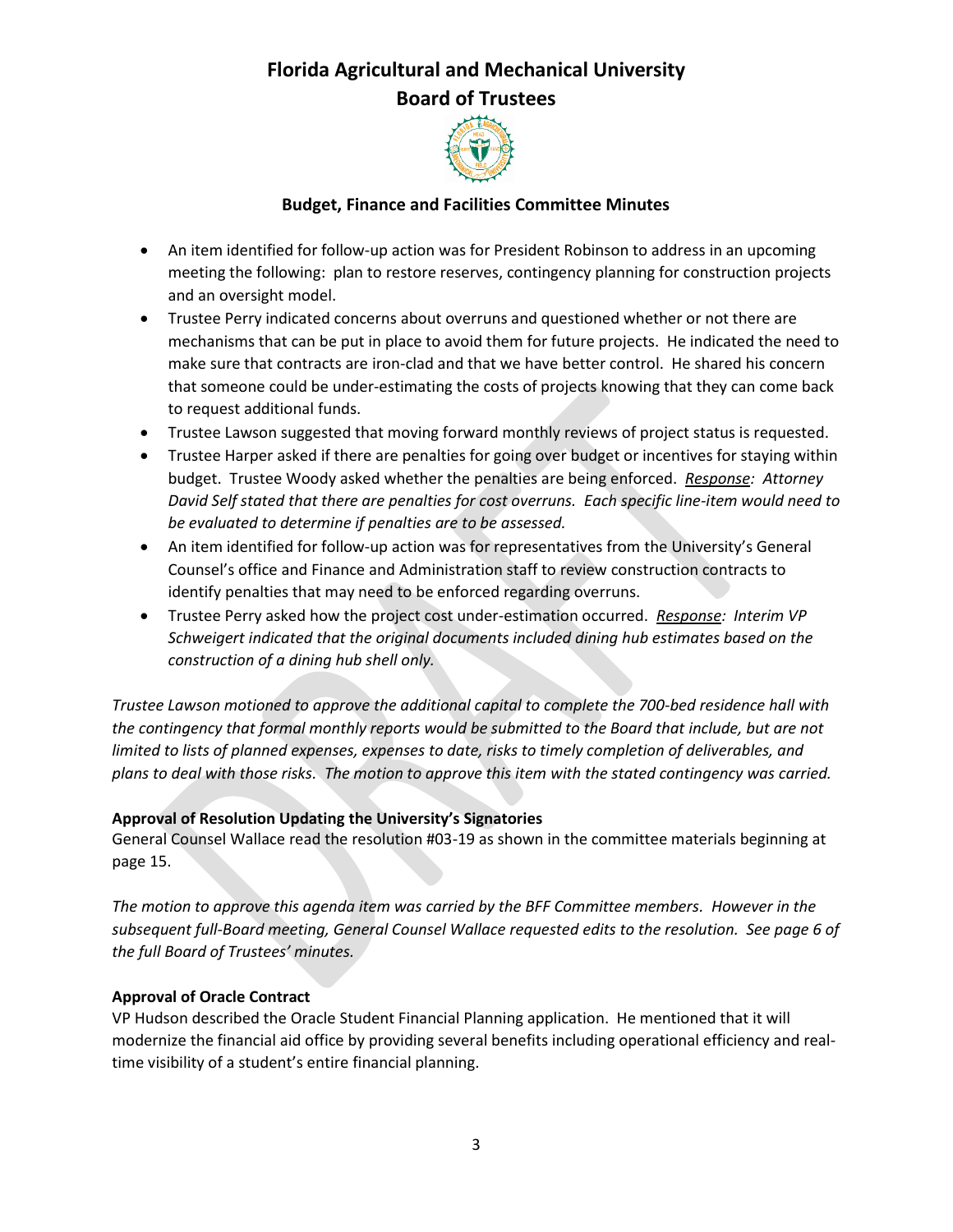

#### **Budget, Finance and Facilities Committee Minutes**

Questions/Comments re: Approval of Oracle Contract:

- Trustee Washington commented that the product will do a great service to students and expressed excitement that FAMU has the opportunity to acquire and use it. FAMU is on the cutting edge and is the first university in Florida to migrate to this financial aid platform.
- Trustee Moricette agreed that students will greatly appreciate the service. He asked if the time for disbursing financial aid payment would be reduced. *Response: Yes, however, no disbursement can be made until after drop/add has ended. The delay in disbursement is made after all accountability checks have been made across the board.*
- Trustee Harper suggested that this information regarding how the FAMU Financial Aid system has progressed so that we change the narrative. Many alumni are recruiting students and need to understand that the financial aid process is far better than what they may have experienced while they (alumni) were in school. *Response: VP Hudson indicated that training on recruitment, financial aid, social media, among other things, will take place June 2020 in conjunction with the FAMU Alumni Association conference on the campus.*

#### *The motion to approve this agenda item was carried.*

#### **Approval of Student Fee Committee Recommendations**

VP Hudson shared that the University Student Fee Committee (comprising students, faculty and staff members) met in October and November to discuss a proposed student fee reallocation of \$3 per credit hour of the current Technology Fee to the Athletic Fee. The reallocation is not an increase to the 2019- 2020 student fees. The proposal of the student fee reallocation will follow the appropriate notification and adoption procedures provided by the Florida Board of Governors Regulation Development Procedure. Additionally the reallocation of fees is limited to the end of Fiscal Year 2021/2022 and the fee reallocation will under-go semi-annual evaluation to assess financial need and impact.

Questions/Comments re: Approval of Student Fee Committee Recommendations:

- Trustee Moricette agreed to reallocation mix because it assists students.
- Trustee Washington suggested that we take a look at how we are allocating and spending / using the student fees. *Response: Trustee Moore indicated that a report on how student fees are currently allocated and used will be shared in the next committee meeting.*

*The motion to approve this agenda item was carried.*

#### **INFORMATION ITEMS**

#### **Vice President for Finance and Administration's Report**

#### **a. Review of BOG Senate Bill 190**

Interim VP Schweigert indicated that the Carry-Forward plans are included in the Bill there are other topics to be considered in the Bill of interest to FAMU such as the 2 + 2 programs, excess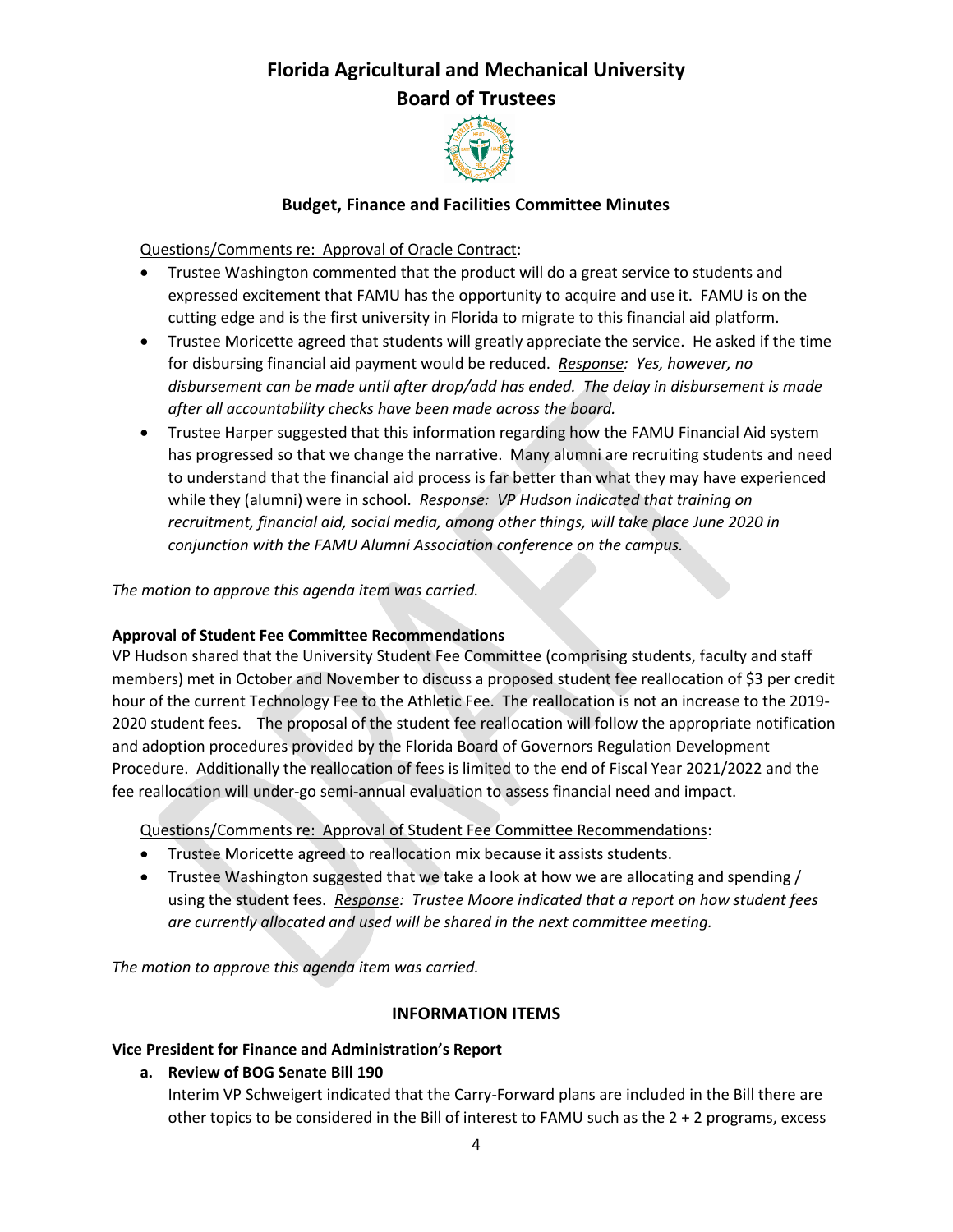

#### **Budget, Finance and Facilities Committee Minutes**

hours, Bright Futures and others. He suggested review of Florida Gulf Coast University's presentation slides for a highlighted version of changes and updates in key areas of SB 190.

#### **b. Quarterly Budget Review Update Marker**

Interim VP Schweigert has implemented a quarterly budget review within the Division of Finance and Administration. This process is recommended for continued implementation. Quarter 2 review will occur in January 2020. Further expansion will follow in other areas.

#### **c. FAMU Service Excellence – Staff and Student Surveys**

Interim VP Schweigert shared that within Finance and Administration, a new round of surveys are being established to assess operational performance, service excellence and opportunities for improvement. Survey information will be posted on the division's website.

#### **d. Succession Planning Update**

Interim VP Schweigert stated that all of his leadership team within Finance and Administration currently have Individual Development Plans and Succession Plans. The next level of leadership within Finance and Administration will also be completed in the next several months. It is anticipated that within the next six months the process should be complete campus wide.

#### **e. Policy Review**

Interim VP Schweigert explained the review plan for all university policies. The plan would be implemented by a work group of approximately 30 members that will meet monthly to review and make recommended revisions and edits. The policies recommended for update will then go before the Board for approval. All policies will undergo review and update every three years.

#### **f. Project Updates – University Construction / Operations:**

#### **1. CASS Project Update**

Interim VP Schweigert indicated that we were on budget and on time for August 2020.

#### **2. 700-Bed Housing Projects**

Interim VP Schweigert commented that the Board had already been fully briefed on the housing project.

#### **g. Budget Process Update and New Process**

Interim VP Schweigert reported revamping of the University Budget Council to add more senior level managers. The timeline for the budget process included budget reviews and a BOT Budget Workshop in March 2020. During the workshop details of budget process will be highlighted.